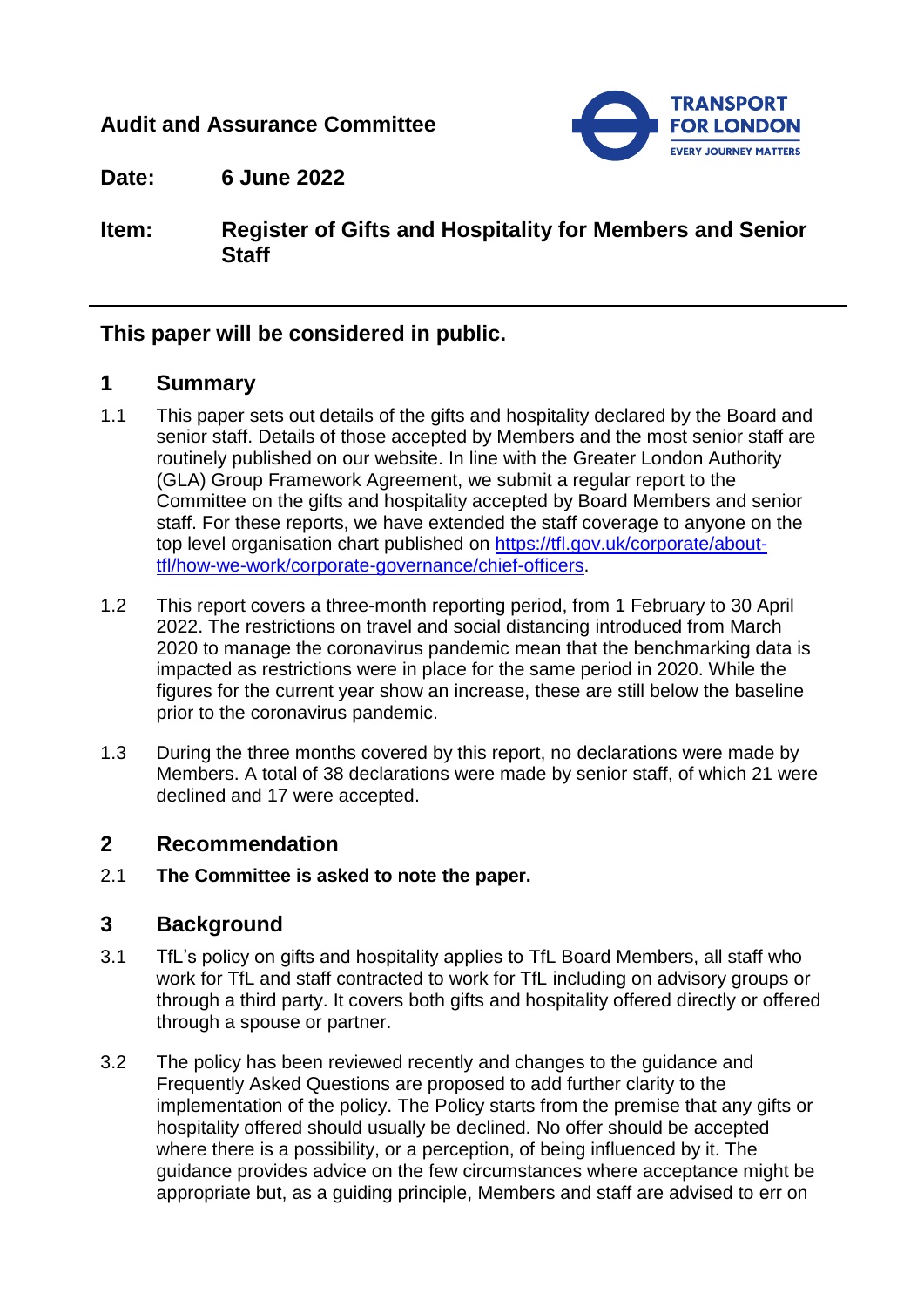the side of caution. Acceptance of any offer requires line manager approval and an explanation as to why acceptance is appropriate.

3.3 Board Members and staff are required to register with the General Counsel any gift or hospitality received in connection with their official duties that has a value of £25 or over, and also the source of the gift or hospitality. For staff, declarations are made at the end of every month. As the acceptance of any offers of gifts or hospitality by Members is uncommon, they are asked to confirm any declarations at the end of every quarter. Offers accepted by Members and the most senior staff are then reviewed and published on tfl.gov.uk on a quarterly basis.

# **4 Reporting Period and Issues for Consideration**

- 4.1 There were no declarations by Members during the three-month period from 1 February to 30 April 2022.
- 4.2 A total of 38 declarations of offers were made by senior staff in this period and 21 of these were declined.
- 4.3 Table 1A shows the current period and the previous two periods. The figures for the current period are comparable to the August to October 2022 period and slightly lower than the November 2021 to January 2022 period, which typically includes more offers due to the festive Christmas period.
- 4.4 Table 1B shows the same reporting periods for the previous year. An accurate comparison is difficult due to the impact of measures to control the coronavirus pandemic during 2020/21.
- 4.5 The offers received and accepted are set out in Appendix 1 and have been reviewed to ensure they comply with the policy and guidance. Where there are concerns that the policy or guidance is not being followed, these are raised with the member of staff and their line manager.

|                                        | 01/08/21-<br>31/10/21 | $01/11/21 -$<br>31/01/22 | 01/02/22-<br>30/04/22 |
|----------------------------------------|-----------------------|--------------------------|-----------------------|
| <b>Period reported</b><br>to Committee | 3 months              | 3 months                 | 3 months              |
| <b>Total offers</b>                    | 35                    | 52                       | 38                    |
| <b>Total declined</b>                  | 23                    | 29                       | 21                    |
| <b>Total accepted</b>                  | 12                    | 23                       | 17                    |
| <b>Monthly average</b>                 |                       |                          |                       |
| <b>Total offers</b>                    | 12                    | 17                       | 13                    |
| <b>Total declined</b>                  | 8                     | 9.5                      |                       |
| <b>Total accepted</b>                  |                       | 7.5                      | 6                     |

#### **Table 1A: Figures reported to this meeting**